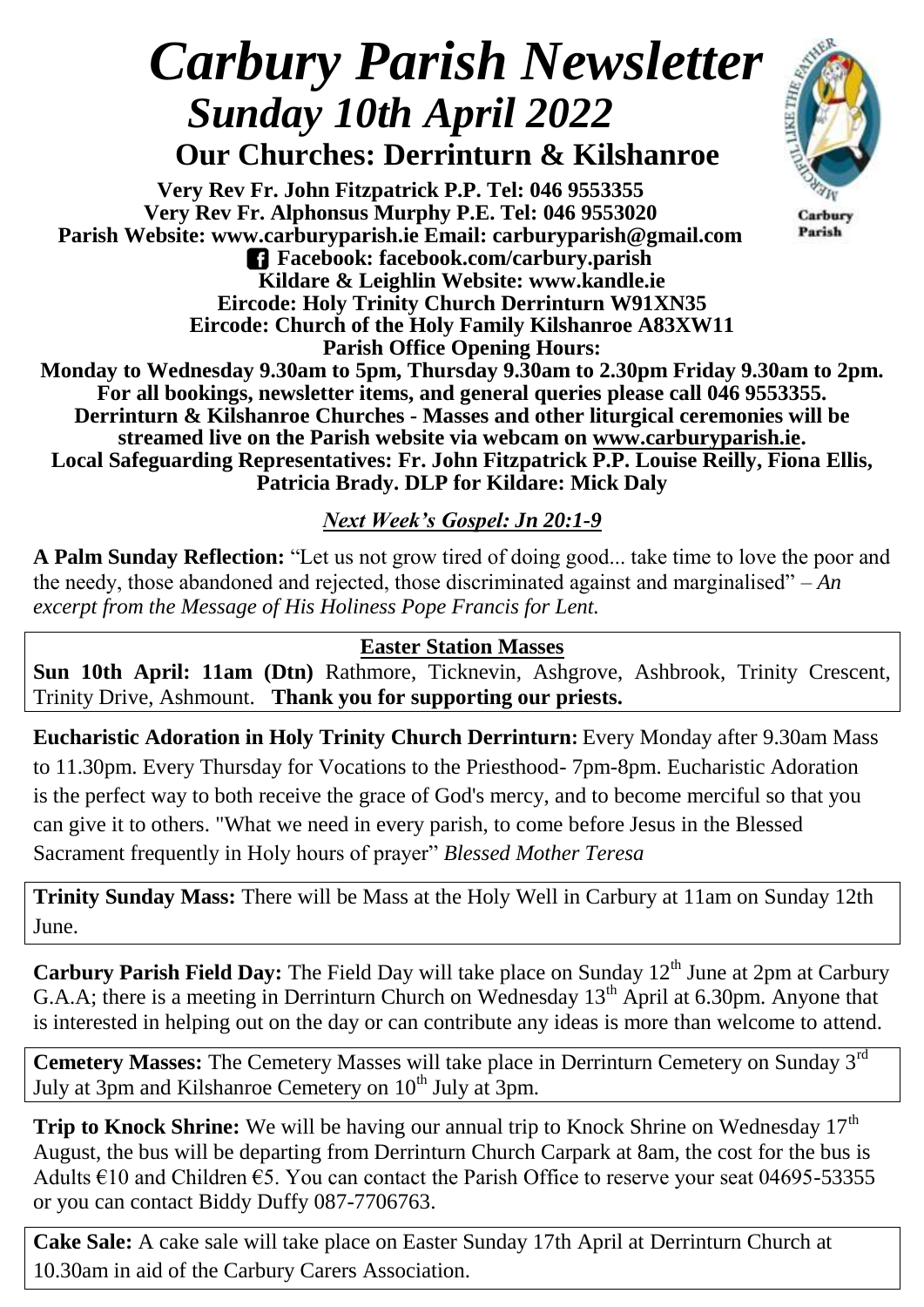| 2022                                   | <b>Derrinturn Church</b>                         | <b>Kilshanroe Church</b>              |
|----------------------------------------|--------------------------------------------------|---------------------------------------|
| $\overline{Sat}$ 9 <sup>th</sup> April |                                                  | 7.30pm Tom Duffy, Cloona,             |
| St Waldetrudis                         |                                                  | $7th$ Anniversary, also His           |
|                                        |                                                  | Parents Patrick & Ellen. John         |
|                                        |                                                  | Crowley, Castleknock,                 |
|                                        |                                                  | Anniversary. Oliver Brady,            |
|                                        |                                                  | Anniversary. Stephen                  |
|                                        |                                                  | Domican, 4 <sup>th</sup> Anniversary. |
| Sun 10 <sup>th</sup> April             | 11am Dick & Kathleen Cully,                      |                                       |
| Palm Sunday of the                     | Coonough, also James & Ellen Cully,              |                                       |
| <b>Lords Passion</b>                   | also Michael & Eilish Cully, Coonough.           |                                       |
|                                        | James Cummins, Clonkeen,                         |                                       |
|                                        | Anniversary. Michael & Mary Connolly,            |                                       |
|                                        | late of Ballyhegan, Anniversary. Liam            |                                       |
|                                        | Balfe, Killina, Anniversary.                     |                                       |
| Mon $11^{th}$ April                    | Adoration until 12 Midnight                      |                                       |
| Holy Week                              | 9.30am Jimmy Kenny, 5 <sup>th</sup> Anniversary. |                                       |
|                                        | John & Eileen Dunne, Anniversary.                |                                       |
| Tues 12 <sup>th</sup> April            | 9.30am No Mass.                                  |                                       |
| Holy Week                              |                                                  |                                       |
| Wed 13 <sup>th</sup> April             |                                                  | 9.00am                                |
| Holy Week                              |                                                  |                                       |
| Thurs 14 <sup>th</sup> April           | 7.30pm                                           |                                       |
| Holy Thursday                          |                                                  |                                       |
| Fri 15 <sup>th</sup> April             | <b>7.30pm</b> Stations of the Cross.             | 3.00pm                                |
| Good Friday                            |                                                  | <b>7.30pm</b> Stations of the Cross.  |
| Sat 16 <sup>th</sup> April             |                                                  | 7.30pm                                |
| Holy Saturday                          |                                                  |                                       |
| Sun 17 <sup>th</sup> April             | 11am                                             |                                       |
| <b>Easter Sunday</b>                   |                                                  |                                       |

**Stations of the Cross:** Will take place in Derrinturn and Kilshanroe Church on Good Friday at 7.30pm.

**Liberty Homecare:** are urgently looking to hire Home Care Workers, In the Carbury /Edenderry surrounding areas.  $\epsilon$ 13 -  $\epsilon$ 15 an hour, plus bonuses. We have Cars available for anyone with a full driver's license. Are you, Compassionate, Caring & Patient, Professional and reliable, a driver, Want to give time to the older generation? Email us: [info@libertyhomecare.ie](mailto:info@libertyhomecare.ie) Phone: 01 4163717

**Travelling to Lourdes:** We are happy to let you know that we are once again travelling to Lourdes. We are going on 15th August for five days / four nights. The cost is  $\epsilon$ 649.00. (Single supplement:  $\epsilon$ 120) This year we are going with Marian Pilgrimages and they have named five hotels, all near the Grotto, and when we have the numbers we will know which one. Booking forms to be completed by 31st March 2022. Application forms can be collected in the Parish Centre or from: Tony Mullaly, Broadford 086-0791034. Kevin Kellaghan, Rhode 087-6162804. Eilish O'Grady, Edenderry 086-8909955. Ann Duffy, Carbury/Derrinturn 086-1600132

**Trócaire Lenten Appeal:** This Lent, Trócaire's Appeal highlights the impact that climate change and Covid-19 has on people's lives in Zimbabwe and how your love and generosity can give families a chance to build a better tomorrow.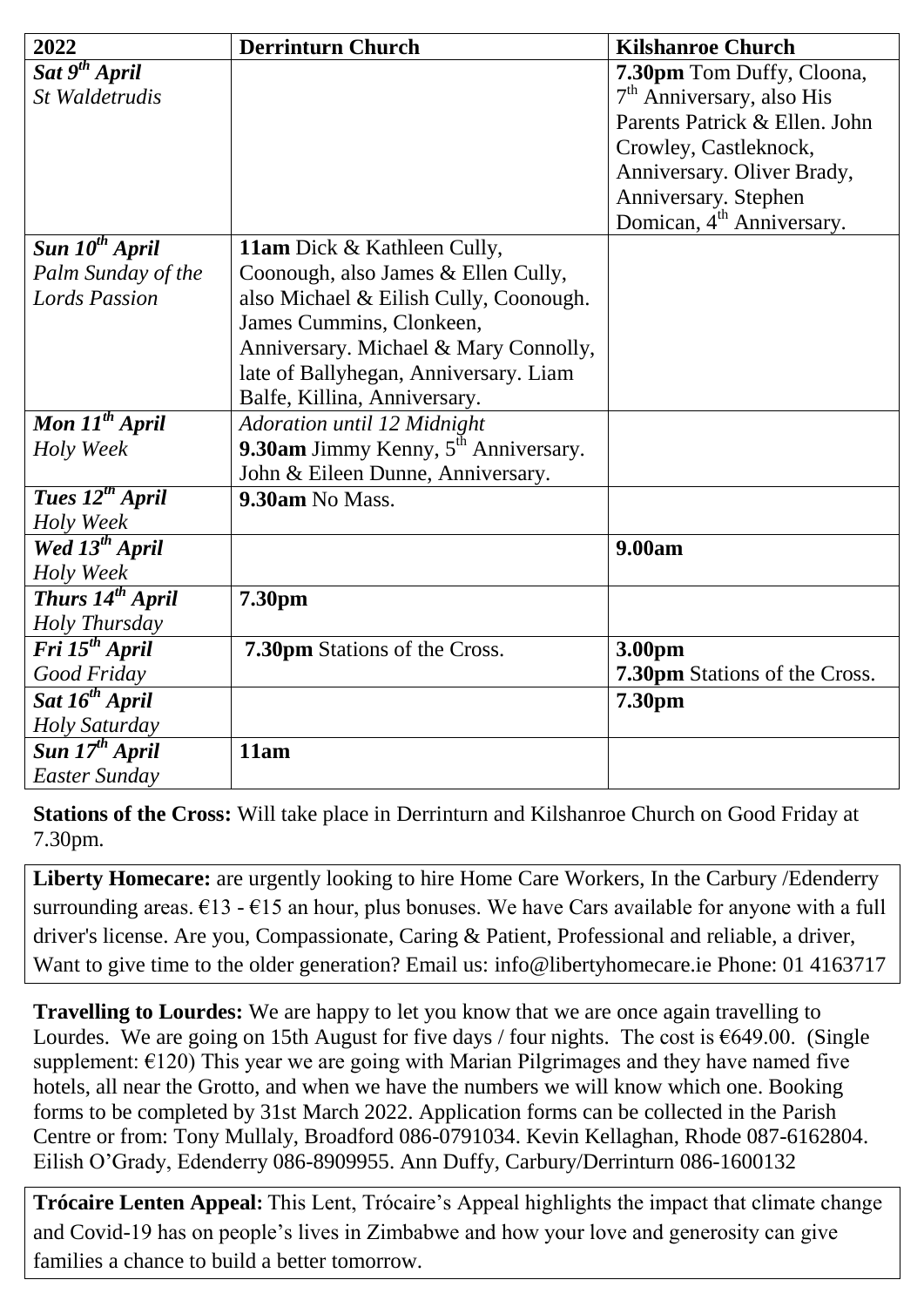| Kilshanroe Eucharistic Ministers & Readers for Saturday 16th of April |                |                                   |  |  |
|-----------------------------------------------------------------------|----------------|-----------------------------------|--|--|
| <b>Mass Time</b>                                                      | <b>Readers</b> | <b>Eucharistic Ministers</b>      |  |  |
| Saturday 7.30pm                                                       | Alan Ryan      | Martin Mooney & Bernadette Holton |  |  |

| Derrinturn Eucharistic Ministers & Readers for Sunday the 17th of April |                         |                                 |  |  |
|-------------------------------------------------------------------------|-------------------------|---------------------------------|--|--|
| <b>Mass Time</b>                                                        | <b>Readers</b>          | <b>Eucharistic Ministers</b>    |  |  |
| Sunday 11am                                                             | <b>Paddy Fitzsimons</b> | Sharon O'Brien & Fidelma Mallen |  |  |

*Mass Bouquets:* are available in the usual outlets and from the Parish Office. The Parish opening hours are 9.30am to 5pm Monday to Wednesday, 9.30am to 2.30pm Thursday, 9.30am to 2pm Friday.

| Collections for Saturday 26th and Sunday the 27th of March also Saturday 2nd and Sunday 3rd |         |                           |               |  |  |  |
|---------------------------------------------------------------------------------------------|---------|---------------------------|---------------|--|--|--|
| <b>April</b>                                                                                |         |                           |               |  |  |  |
| Collections                                                                                 | Amount  | <b>Collections</b>        | <b>Amount</b> |  |  |  |
| Derrinturn Basket                                                                           | €760.00 | Development               | €4,205.00     |  |  |  |
| Kilshanroe Basket                                                                           | €430.00 | <b>Easter Collection</b>  | €100.00       |  |  |  |
| Mass Cards                                                                                  | €524.25 | <b>Lenten Stations</b>    | €220.00       |  |  |  |
| Clergy                                                                                      | €500.00 | <b>Christmas Stations</b> | €12.00        |  |  |  |
| Christmas Day                                                                               | €10.00  | <b>Retired Priests</b>    | €20.00        |  |  |  |
| Donation                                                                                    | €50.00  | <b>Ukraine Collection</b> | €1,000        |  |  |  |

*Carbury GAA Lotto* took place on Monday the 4th of April, the Lotto numbers drawn were, 2, 7, 24, 25, and the bonus ball was 20. There was 1 winner of the match 3, who won  $\epsilon$ 200. Next week's draw takes place Monday the 11th of April. Next week's Jackpot is  $\epsilon$ 6,700.

**Chrism Mass:** Bishop Denis will celebrate the Chrism Mass in the Cathedral of the Assumption, Carlow, on Monday, April 11 at 7:30 pm. During this Mass, the oils for use in the celebration of sacraments in the coming year will be blessed and consecrated, and the priests of the diocese will renew their priestly promises. People are welcome to come to the Cathedral for this Diocesan celebration.

**Meditations on the Easter Triduum with Fra Angelico:** "When I am Lifted up from the Earth" The Priory Institute is delighted to offer a Free of Charge online retreat from Holy Thursday to Easter Sunday. Visit our website [prioryinstitute.com](https://prioryinstitute-dot-yamm-track.appspot.com/1EpNyH_mFQ1w9V8ay477sij7o0wr9ko2UAHS2UCF-QBDcIIjbfwG6jHZiSwXvjaCKf1XkXItoKSFmecyOGeQkQJcacL4xLkP4wA2P_Fbbs-eKhwMDmbD_8VT9O00zn9KZs-Ye1y4) or click on this link *[https://bit.ly/3DWrTkx](https://prioryinstitute-dot-yamm-track.appspot.com/1zZT2konMT7RtLc4zgtMvoBAplj8xSUnKovQuRYfl7aLeIIjbfwHbwUY2k-eywdH7RCb2bRsqCP9EQ6GwByHGZBToqGPs2JHSXhI1jEJiDspmC5w5e8F0PIlVhls44uuMpq-gBrctA8YXmQBRdmHZDbjW9_1QBUjQiYd8UCAmLsgpczSh_qFs3yCn8D7O)* to register/find out more.

### **A Prayer from the Trócaire Parish Lenten Resources 2022:**

Praise Be to You, Creator of All Things. Come to us, dear Lord, plant the seeds of compassion in our hearts, and grant our leaders wisdom to make the changes we need to see, so that your earth and your people can thrive as you planned. Reach out your loving arms to all your brothers and sisters, and renew our love for you, our planet, and all living creatures. Grant us peace in our hearts, as we remain hopeful for change. Guide us with presence as we continue to commit ourselves to work for climate justice. (Janet Twomey, Trócaire)

**M Nerney Medjugorje Group Pilgrimage 2022:** 7 Night Pilgrimage Package.

Date: June 08 to 15th, Cost:  $\epsilon$ 765 \person sharing Flight: Dublin to Mostar. Spiritual Director Fr. Sean Hyland CC. Contact: Michael Nerney 086 8157305. Tour operators Marian Pilgrimages.

**Older people need your support!** ALONE is recruiting volunteers to provide companionship and support through their Telephone Support & Befriending service for older people. ALONE asks that interested volunteers commit to one set shift of 2 hours per week for a minimum of 6 months. Visit [alone.ie/volunteers](http://alone.ie/volunteers) for more information.